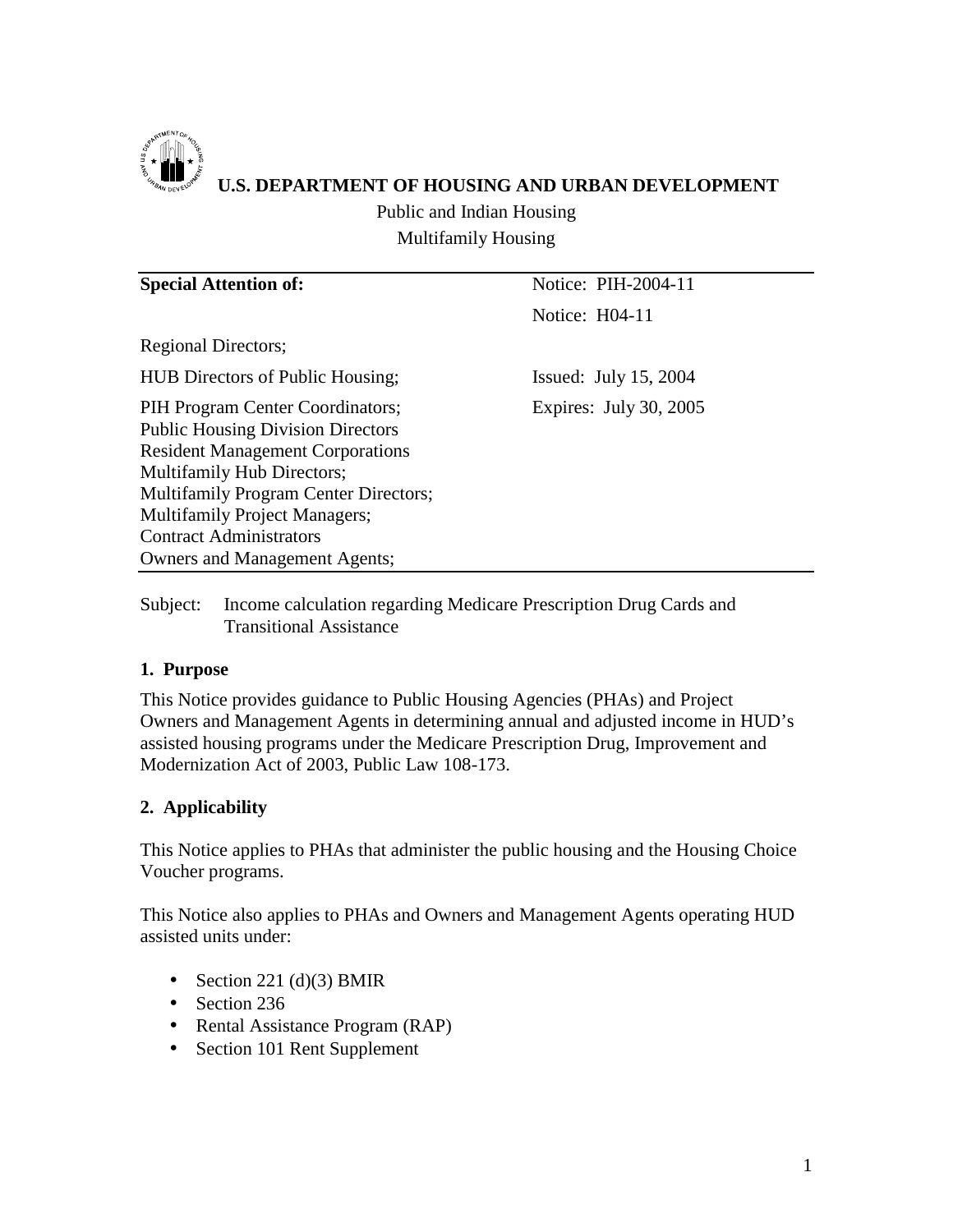- Section 8 New Construction, Substantial Rehabilitation, State Agency, Rural Housing Loan Management Set-Aside and Property Disposition Set-Aside
- Section 202/8
- Section 202 PAC
- Section 202 PRAC
- Section 811 PRAC

#### **Background**

On December 8, 2003, President Bush signed into law the Medicare Prescription Drug, Improvement, and Modernization Act (MMA) of 2003. Until the new Medicare drug benefit becomes available in 2006, the MMA provides for the issuance of prescription drug discount cards and transitional prescription drug assistance for Medicare beneficiaries who meet the eligibility criteria.

The prescription drug discount card provides Medicare beneficiaries with access to negotiated prices that should be lower than the undiscounted price of prescription drugs.

In addition to the prescription drug discount card, from June through December 2004, Medicare is providing, through the drug discount cards, a \$600 subsidy (Transitional Assistance) to Medicare beneficiaries whose incomes are not more than 135 percent of the poverty line and who do not have certain other drug coverage. The unused portion of the \$600 credit in 2004 will rollover to 2005. There will be a subsidy of up to \$600 in 2005, in addition to any rollover.

More information regarding the Medicare Prescription Drug Discount Card and Transitional Assistance can be found at the Department of Health and Human Services website at:

http://www.cms.hhs.gov/media/press/release.asp?Counter=990

#### **Statutory Requirement**

The MMA amended the Social Security Act. Section  $1860D-31(g)(6)$  of the Social Security Act states that "the availability of negotiated prices or transitional assistance under this section shall not be treated as benefits or otherwise taken into account in determining an individual's eligibility for, or amount of benefits under, any other Federal program."

Upon implementation of this statutory requirement, the requisite result is that recipients of this Medicare benefit should experience no decrease in the amount of assistance received from other Federal programs as a result of this Medicare benefit, including HUD's public housing and assisted housing programs. Specifically, public and assisted housing income determinations, assistance or rents must not be affected in any way by this Medicare benefit.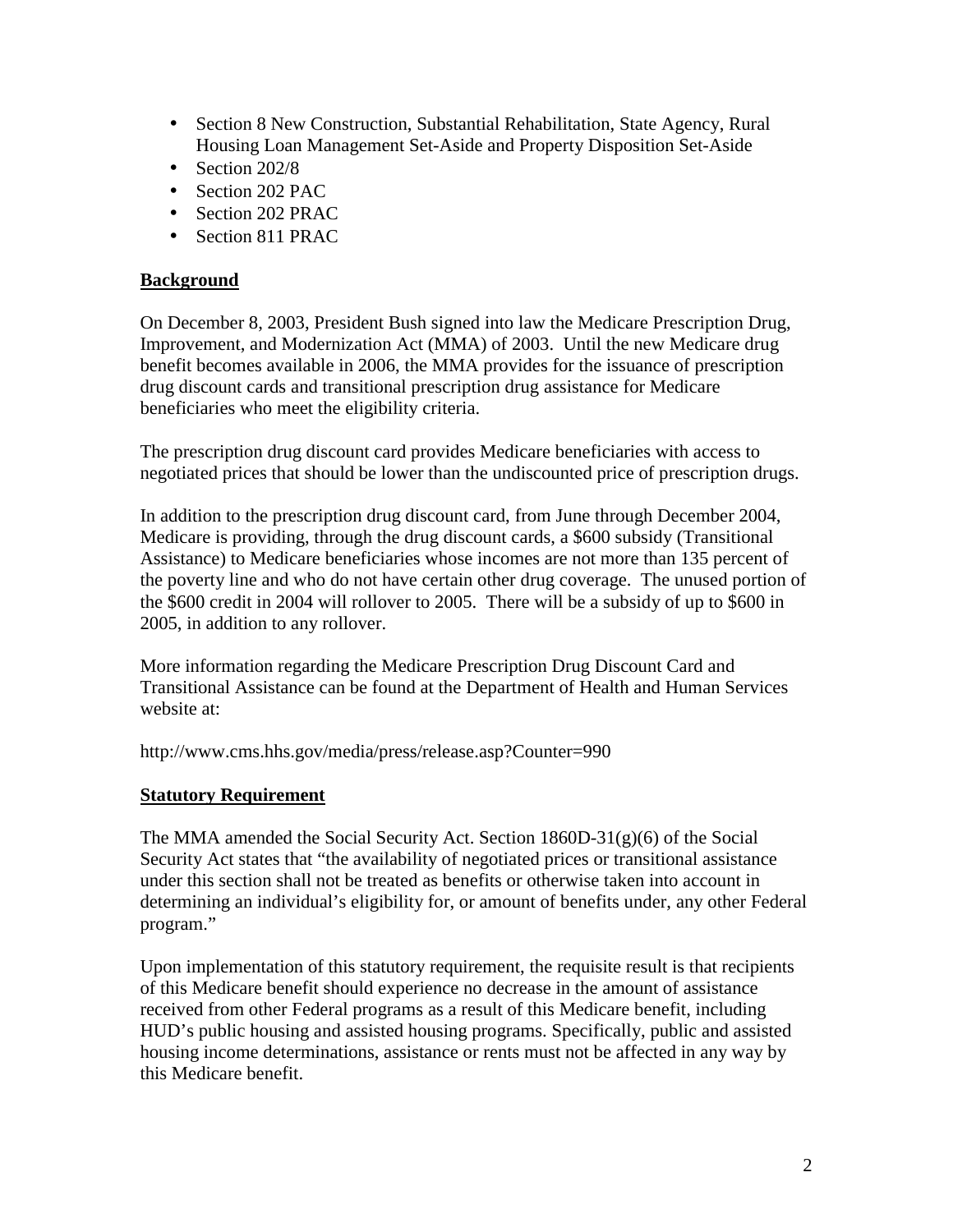#### **Whom Does This Statutory Requirement Cover?**

This statutory requirement will only apply to those HUD program participants and applicants who are (1) receiving Medicare, and (2) have enrolled in the Medicare Prescription Drug Discount Card and Transitional Assistance programs.

The income exclusion and deductions mandated by the MMA will only be applied to those HUD program participants and applicants who are enrolled in at least one of these Medicare benefit programs and are in compliance with the applicable Medicare program rules and regulations.

Generally, family members are eligible for Medicare if they or their spouse worked for at least 10 years in Medicare-covered employment, are 65 years old, and are a citizen or permanent resident of the United States. A person might also qualify for coverage if he or she is a younger person with a disability or with End-Stage Renal disease (permanent kidney failure requiring dialysis or transplant).

#### **Rent Calculations Covered By This Statutory Requirement**

#### **A. Annual Income**

In calculating annual income for a family, any assistance or benefit received from the Medicare prescription discount card or the transitional assistance must be excluded as annual income for the purpose of calculating any rent or assistance.

#### **B. Adjusted Income**

The Medicare prescription drug discount cards and transitional assistance received by a family must be treated as a standard medical deduction when determining the family's medical expense deduction. In this way, families using the prescription drug discount card or receiving transitional assistance will continue to receive a medical deduction for the full cost of the prescription drugs prior to receiving these benefits. PHAs and Owners and Management Agents must verify the cost of the drugs without the Medicare negotiated price benefit for eligible drugs rather than verifying the out-of-pocket cost of the drugs to the tenant.

The standard medical deduction as described at 24 CFR 5.611(a)(3) continues to be the sum of allowable medical expenses that exceed three percent of annual income. Where all or part of the cost for prescription drugs is covered by the Medicare prescription drug discount or transitional assistance, neither the drug discount nor the transitional assistance should be considered a reimbursement for the purpose of calculating the medical expense deduction.

The prescription drug discount card program may have an enrollment fee as high as \$30. Any person who receives transitional assistance will have the enrollment fee paid by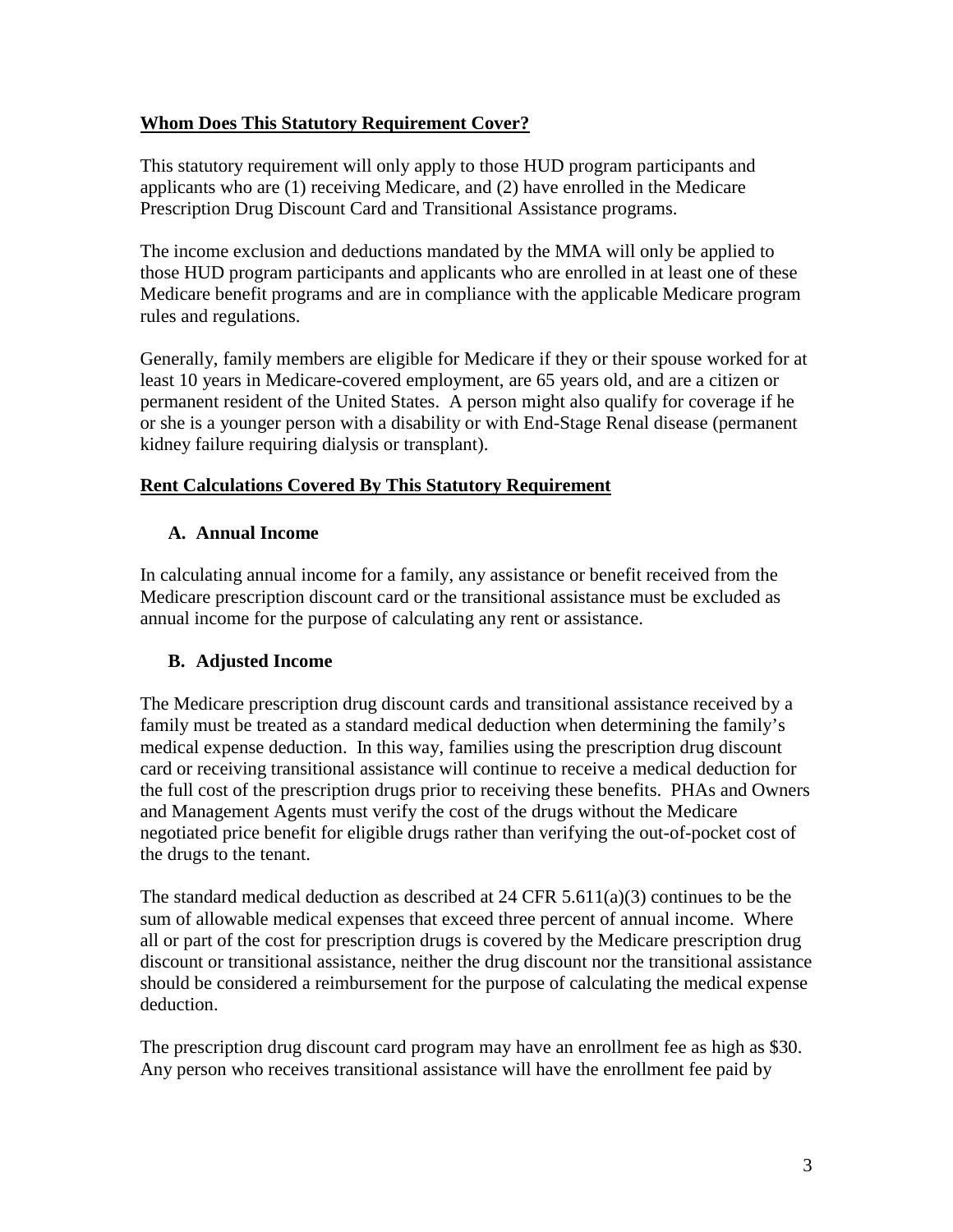Medicare. However, any person for whom Medicare does not pay the enrollment fee may claim such fees as a medical deduction.

#### **Who Is Eligible For The Discount Drug Cards And Transitional Assistance?**

Family members are eligible for a discount drug card if they are enrolled under Medicare Part A or B, as long as they are not receiving outpatient drug benefits through Medicaid, including waivers under Section 1115 of the Social Security Act.

Medicare will provide a \$600 credit subsidy for the purchase of drugs in 2004 and up to an additional \$600 credit subsidy in 2005 if (1) a person is eligible for a Medicare drug discount card and (2) if their income is not more than 135 percent of the poverty line (\$12,569 for single individuals or \$16,862 for married individuals in 2004). To qualify, persons must not receive outpatient drug coverage from other sources, including Medicaid, TRICARE, group health insurance, or Federal Employee Health Benefit Plans (FEHBP) – except if the drug coverage is through a Part C Medicare+ Choice plan or a Medigap plan.

#### **Implementation**

The Medicare Prescription Drug Discount Card and Transitional Assistance programs began June 1, 2004. As of June 1, 2004, to limit the number of retroactive adjustments when calculating rent or assistance, PHAs and Owners and Management Agents must:

- Exclude from annual income the \$600 transitional assistance subsidy, for applicants and tenants enrolled in the Medicare transitional assistance program, effective the date of receiving the benefits.
- Exclude from annual income any negotiated drug discount pursuant to the Medicare prescription drug discount card.
- In cases where medical expenses are normally deducted from a HUD participant's income, include as a medical deduction the Medicare assistance provided for the cost of drugs pursuant to prescription drug discount cards, negotiated drug price, or transitional assistance subsidies.

Attached is an example of how PHAs and Owners and Management Agents are to implement this new income exclusion and deduction.

Further questions should be directed to the local HUD Field Office in your jurisdiction.

Michael Liu, Assistant Secretary for Public John C. Weicher, Assistant Secretary for and Indian Housing Housing-Federal Housing Commissioner

 $\sqrt{s}$ /s/